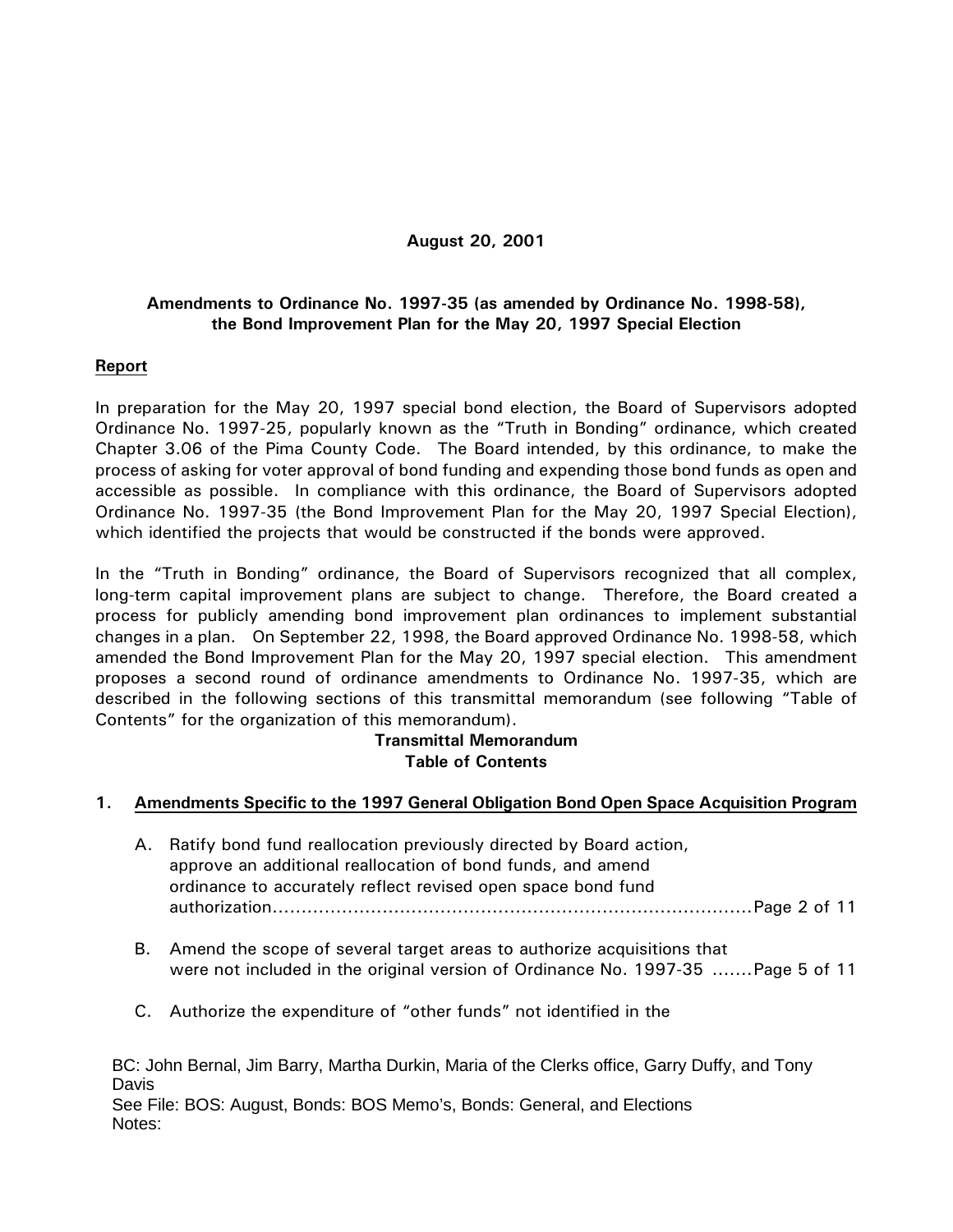|    | D. |                                                                          |  |
|----|----|--------------------------------------------------------------------------|--|
|    | Ε. |                                                                          |  |
| 2. |    | <b>Create New Bond Projects to Reflect New Capital Improvement Needs</b> |  |
|    |    |                                                                          |  |
| 3. |    |                                                                          |  |
| 4. |    |                                                                          |  |
| 5. |    |                                                                          |  |
| 6. |    |                                                                          |  |
| 7. |    |                                                                          |  |
| 8. |    | Clarifying Neighborhood Reinvestment Funding Limitations  Page 9 of 11   |  |
| 9. |    | Clarifying the Intent of Language Regarding Bond Projects in Other       |  |
|    |    |                                                                          |  |
|    |    |                                                                          |  |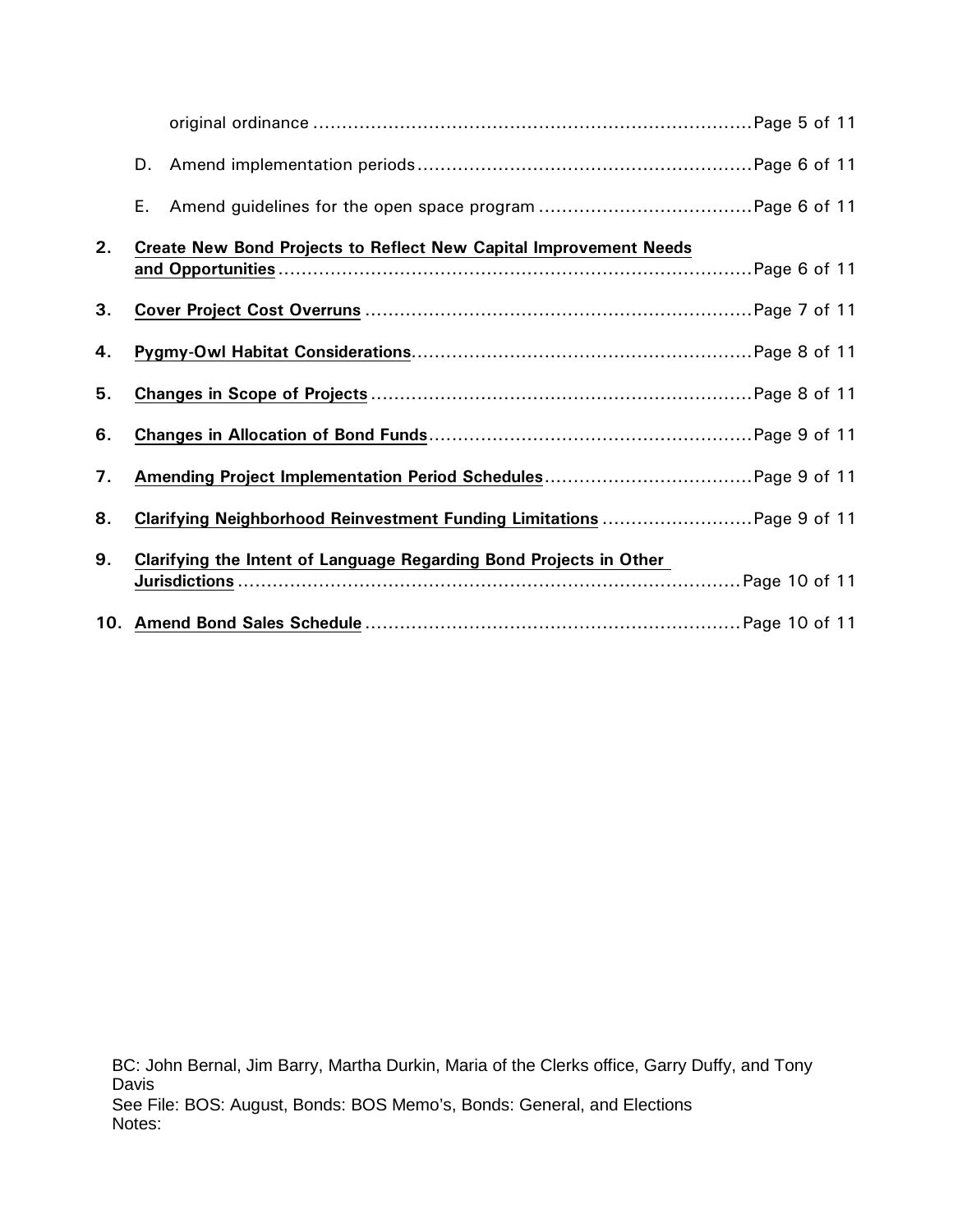**Amendments to Ordinance No. 1997-35 (as amended by Ordinance No. 1998-58), the Bond Improvement Plan for the May 20, 1997 Special Election**

August 20, 2001 Page 3

Attached is a table that details each specific proposed ordinance amendment. Ordinance No. 1998-58 is also attached, as well as the proposed amending ordinance, which is presented in legislative format. In the amending ordinance, language that shows a strikeout (example) would be deleted from the ordinance; language that is bold and underlined (**example**) would be added to the ordinance.

## **Amendments to Ordinance No. 1997-35 (as amended September 22, 1998 by Ordinance No. 1998-58)**

The May 20, 1997 special election ballot contained seven **General Obligation Bond** questions totaling \$256,980,000 and one **Sewer Revenue Bond** question for \$105,000,000. If adopted, Ordinance No. 2001- would effectuate seven categories of amendments to the amended ordinance. In some instances, recommended ordinance amendments codify actions taken by the Board of Supervisors in open session; this report cites the meeting date at which these decisions were made.

### 1. Amendments Specific to the 1997 General Obligation Bond Open Space Acquisition Program

A. Ratify bond fund reallocation previously directed by Board action, approve an additional reallocation of bond funds, and amend ordinance to accurately reflect revised open space bond fund authorization.

Ordinance No. 1997-35 identified eighteen "target acquisition areas" and allocated \$27.9 million in bond authorization among the eighteen areas. Completed acquisitions have exceeded bond authorizations in four target acquisition areas (see Table 1). In these four target acquisition areas, actual costs have been \$18.5 million against total bond authorizations of \$7.95 million, for a cost exceedance of \$10.5 million.

It should be noted that there have been other completed open space acquisitions in which costs have not exceeded bond authorizations, but these are not reported in this memorandum. Total acquisition costs using 1997 Open Space Bonds have been \$20.4 million.

### **Table 1**

### **Completed Open Space Acquisitions**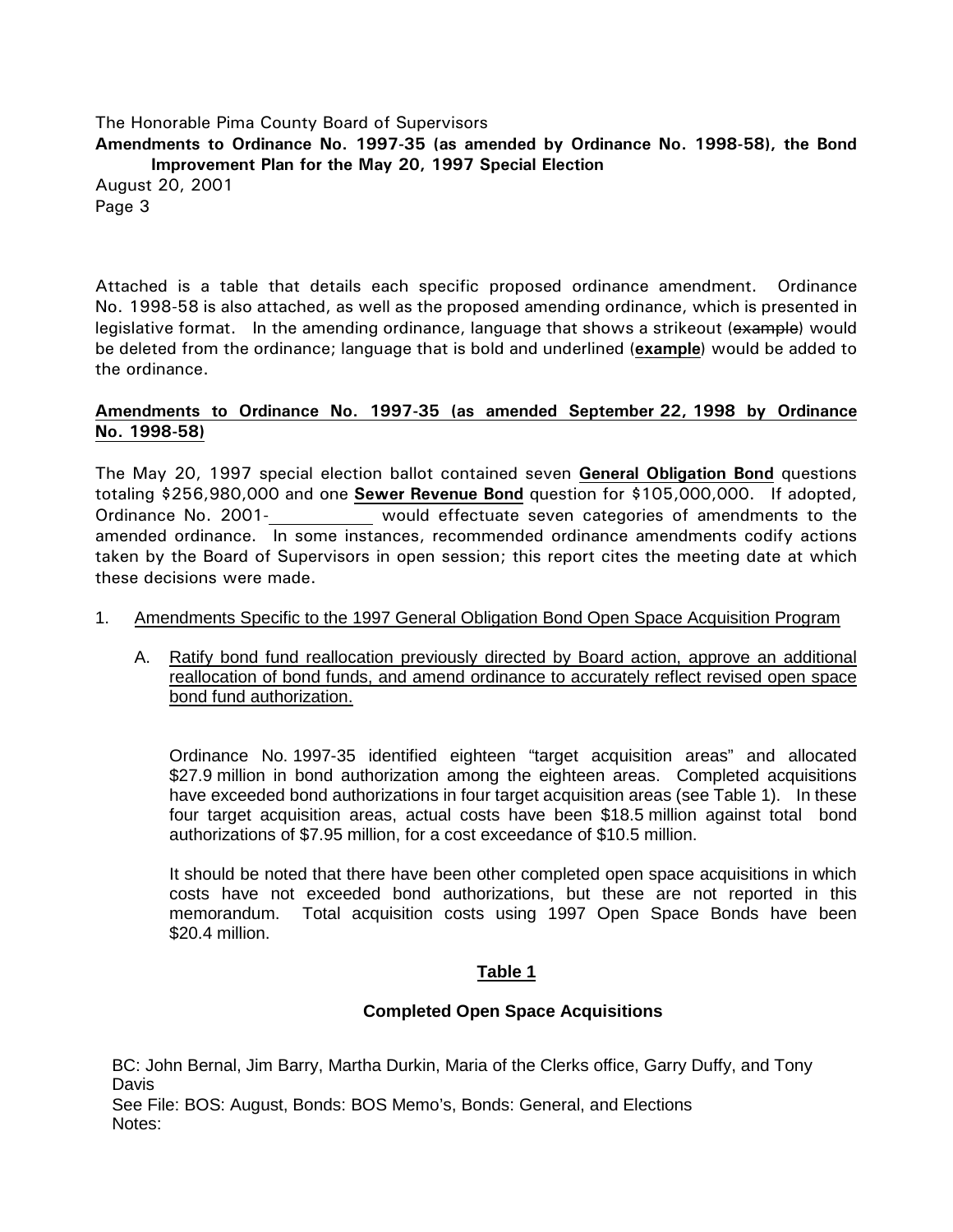**Amendments to Ordinance No. 1997-35 (as amended by Ordinance No. 1998-58), the Bond Improvement Plan for the May 20, 1997 Special Election**

August 20, 2001 Page 4

#### **Actual Costs Versus Bond Ordinance Allocations**

| <b>Acquisition Area</b>                 | <b>Bond</b><br><b>Authorization</b> | <b>Completed</b><br><b>Acquisitions</b> | <b>Difference</b> |
|-----------------------------------------|-------------------------------------|-----------------------------------------|-------------------|
| <b>SD-1Tucson Mountain Park General</b> | \$3,000,000                         | \$5,682,301                             | (\$2,682,301)     |
| <b>SD-3 Tucson Mountain Park Robles</b> | 1,750,000                           | 6,251,083                               | (4,501,083)       |
| <b>Pacc</b><br>SD-08 Canoa Ranch*       | 2,000,000                           | 4,550,000                               | (2,550,000)       |
| RW-12 Agua Verde Creek                  | 1,200,000                           | 2,003,178                               | (803, 178)        |
| Total                                   | \$7,950,000                         | \$18,486,562                            | (\$10,536,562)    |

\* The total cost of acquiring Canoa Ranch was \$6.6 million, but only \$4.55 million of this amount came from Open Space Bond Funds authorized in Ordinance No. 1997-35: \$2 million from the original allocation to SD-08 and \$2.55 million reallocated as shown in Table 3. Another \$200,000 came from T-23B, Various Trails Acquisitions and \$250,000 from CH-29, Canoa Ranch Building Rehabilitation: both projects are Bond Fund projects, but this expenditure of funds is consistent with their Scopes and therefore does not require reallocation of Bond Funds. The remaining funds come from General Obligation Bond interest, 1986 Floodprone Land Acquisition P b d d Fl d C t l Di t i t Fi l Y 2001/02 f d

Table 2 identifies each of the properties acquired in each of these target acquisition areas, with their actual acquisition costs, and the date of Board action approving the acquisition.

#### **Table 2**

#### **Completed Acquisitions in Four Target Areas in Which Costs Exceeded Bond Authorization**

| <b>Target Area</b> | <b>Parcel</b>     | Cost        | <b>Date Board Action</b> |
|--------------------|-------------------|-------------|--------------------------|
| SD-01 TMP General  | Diocese of Tucson | 636,462     | 3/17/98                  |
|                    | Saguaro Cliff     | \$1,548,244 | 9/1/98                   |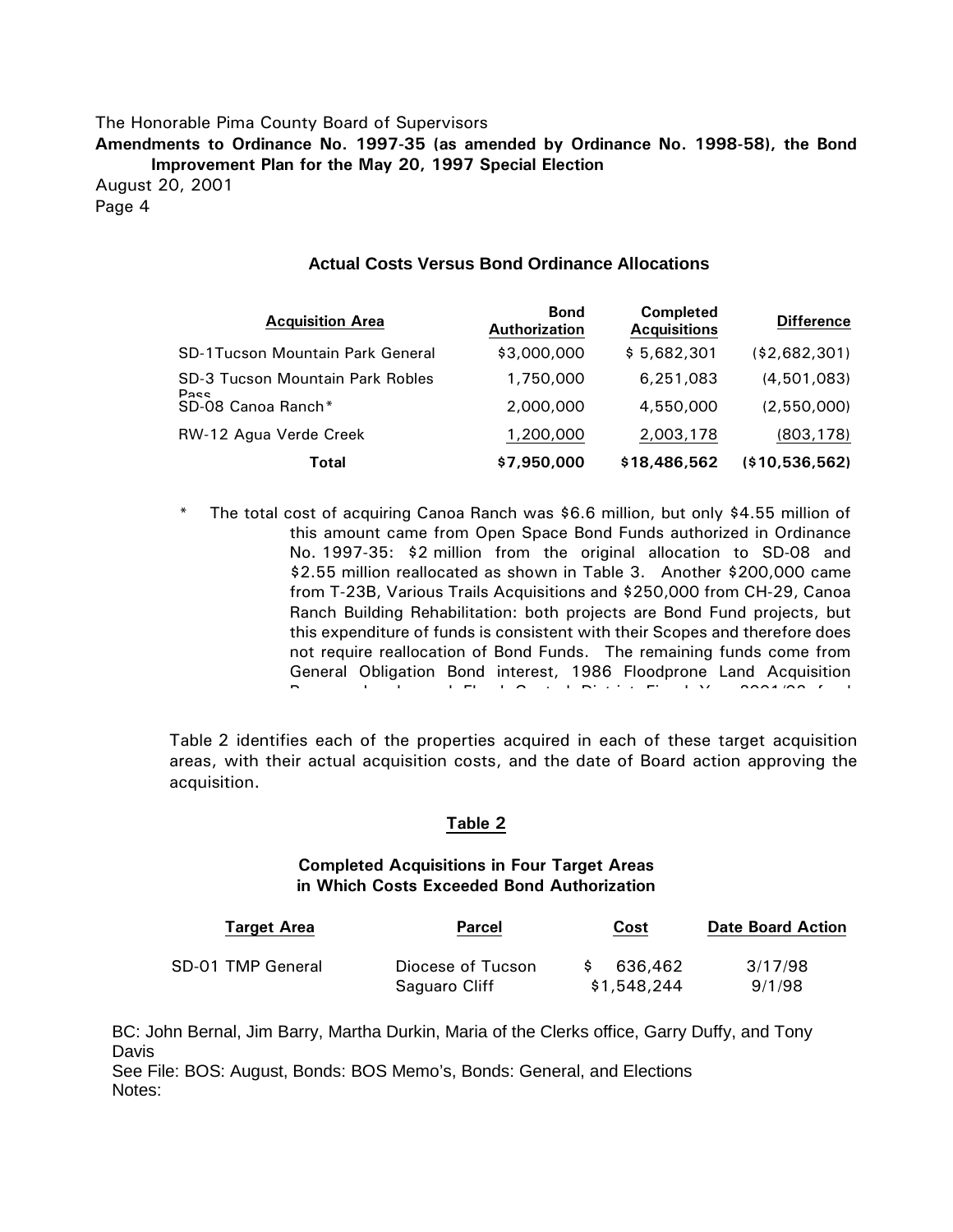**Amendments to Ordinance No. 1997-35 (as amended by Ordinance No. 1998-58), the Bond Improvement Plan for the May 20, 1997 Special Election**

August 20, 2001 Page 5

|                        | L and F International | \$2,589,226    | 5/18/99           |
|------------------------|-----------------------|----------------|-------------------|
|                        | Holsclaw              | 159,969<br>\$  | 7/13/99           |
|                        | Los Lomas             | 748,400<br>\$. | 11/17/98 & 6/1/99 |
| SD-03 TMP Robles Pass  | Perper/Rollings       | \$5,975,228    | 1/11/00           |
|                        | Laika/Lefkovitz       | 275,825<br>\$. | 6/18/01           |
| SD-08 Canoa Ranch      | Canoa Ranch           | \$4,550,000    | 3/13/01 & 4/3/01  |
| RW-12 Agua Verde Creek | Akers                 | \$1,222,730    | 8/16/99           |
|                        | <b>Bradley</b>        | 266,036<br>\$  | 8/16/99           |
|                        | Alpher                | 514,412<br>\$. | 1/11/01           |

In approving the acquisitions in SD-08 and RW-12, the Board of Supervisors specified how bond authorizations were to be reallocated to cover the cost exceedances occasioned by the acquisitions. In addition to the previously approved Board reallocation, staff recommends reallocation of \$1.8 million of bond fund authorization for SD-02, Tucson Mountain Park Painted Hills to address some of the cost overruns associated with SD-01, Tucson Mountain Park General. This reallocation is summarized in Table 3 below. The reallocation of almost \$5.2 million of bond authorization in Table 3 would cover basically one-half of the overall cost exceedances of \$10.5 million.

#### **Table 3**

#### **Bond Authorization Reallocation Already Approved by the Board of Supervisors**

| <b>Reallocation From</b>       | <b>Reallocation To</b> | <b>Amount Reallocated</b> |
|--------------------------------|------------------------|---------------------------|
|                                |                        |                           |
| SD-02 TMP, Painted Hills       | SD-01 TMP General      | \$1,800,000               |
| SD-09 Mt. Lemmon Hwy Base      | SD-08 Canoa Ranch      | 500,000                   |
| SD-11 Tortolita Shooting Range | SD-08 Canoa Ranch      | 650,000                   |
| RW-14 Cienega Creek            | SD-08 Canoa Ranch      | 400,000                   |
| RW-16 Sabino Canyon            | SD-08 Canoa Ranch      | 1,000,000                 |
| RW-14 Cienega Creek            | RW-12 Agua Verde Creek | 800,000                   |
| <b>Total Reallocated</b>       |                        | \$5,150,000               |

Please note that, in the case of SD-09, Mt. Lemmon Hwy Base, RW-14, Cienega Creek and RW-16, Sabino Creek, other funding of equal amounts will be provided.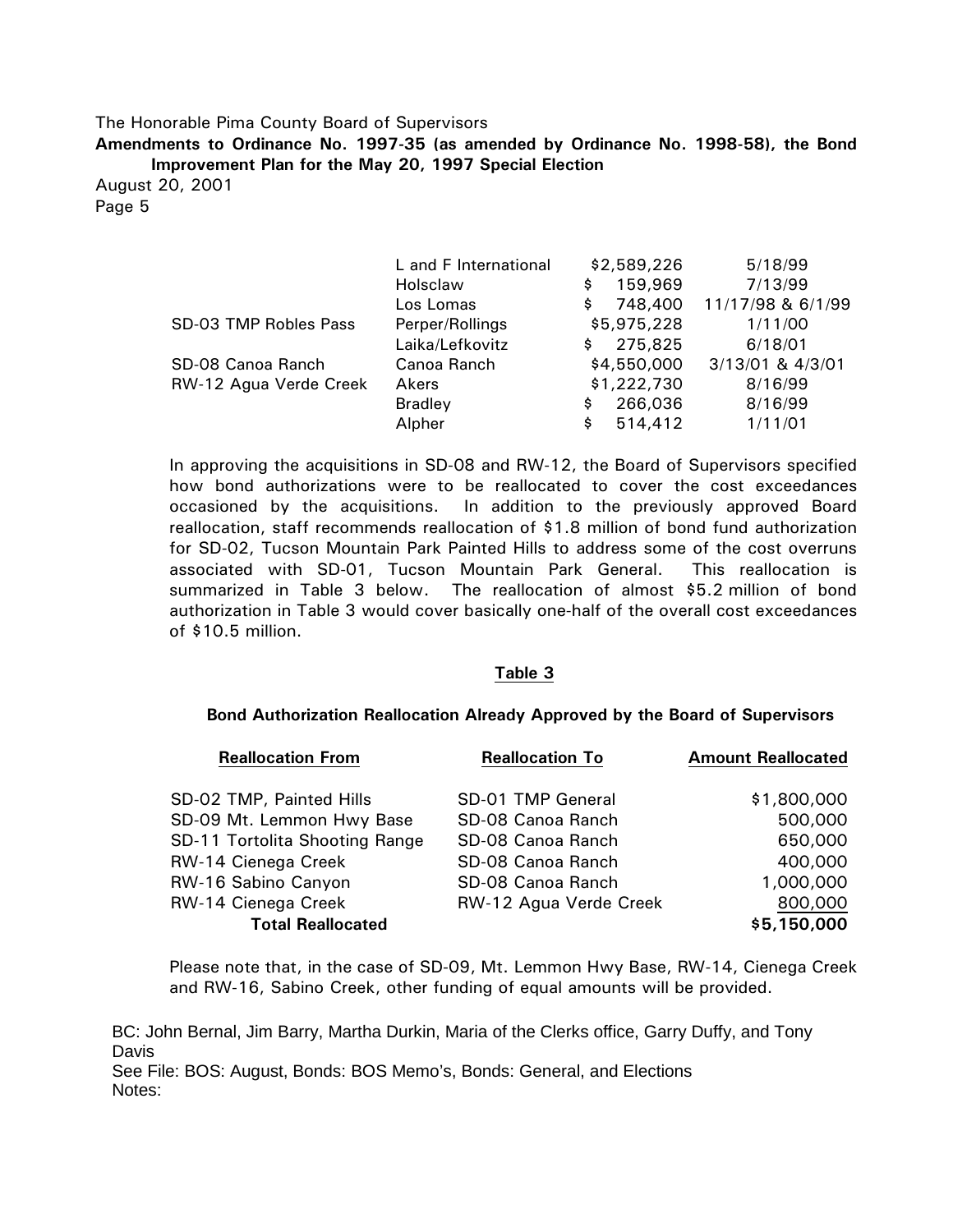**Amendments to Ordinance No. 1997-35 (as amended by Ordinance No. 1998-58), the Bond Improvement Plan for the May 20, 1997 Special Election** August 20, 2001

Page 6

**To summarize, this amendment would ratify reallocation of Bond Funds previously approved by the Board of Supervisors and approve an additional reallocation of Bond Funds as reported in Table 3 and memorialize the actual costs of completed acquisitions in the four target areas where these costs have exceeded Bond Fund authorizations as reported in Table 1.**

B. Amend the scope of several target areas to authorize acquisitions that were not included in the original version of Ordinance No. 1997-35.

In adopting Ordinance No. 1997-35, the Board of Supervisors acknowledged that the Open Space Program was a plan or guide to implementation, rather than a hard and fast listing of properties and bond authorization. To further refine the Open Space Program, the Board appointed an Open Space Acquisition Review Committee (OSARC). In January 2000, OSARC released a master plan that highlighted specific properties for acquisition in each target acquisition area, many of which were not included in the original version of the Ordinance. Some of these identified properties had already been acquired. Furthermore, the Board of Supervisors has submitted five Arizona Preserve Initiative applications, which the OSARC report also included as priority properties for acquisition.

This ordinance amendment changes the Scopes of target acquisition areas where appropriate to authorize expenditure of Open Space Bond Funds on the properties already acquired, identified by OSARC in their Master Plan, or affected by the County's API applications.

### C. Authorize the expenditure of "Other Funds" not identified in the original ordinance.

When originally adopted, Ordinance No. 1997-35 did not contemplate the expenditure of "Other Funds" to supplement the Open Space Bond Funds. Since that time, however, potential "Other Funds" have been identified and it is recommended that, where appropriate, the Ordinance be amended to authorize expenditure of these funds.

For example, the Environmental Enhancement Fund that will be generated by the Starr Pass development could be available to further the goals of the 1997 Open Space Bond Program. The Starr Pass project is in the final stages of development approval and financing. Funding from Starr Pass should begin to be realized beginning in 2004.

Likewise, the County will apply for Growing Smarter funds to match acquisitions under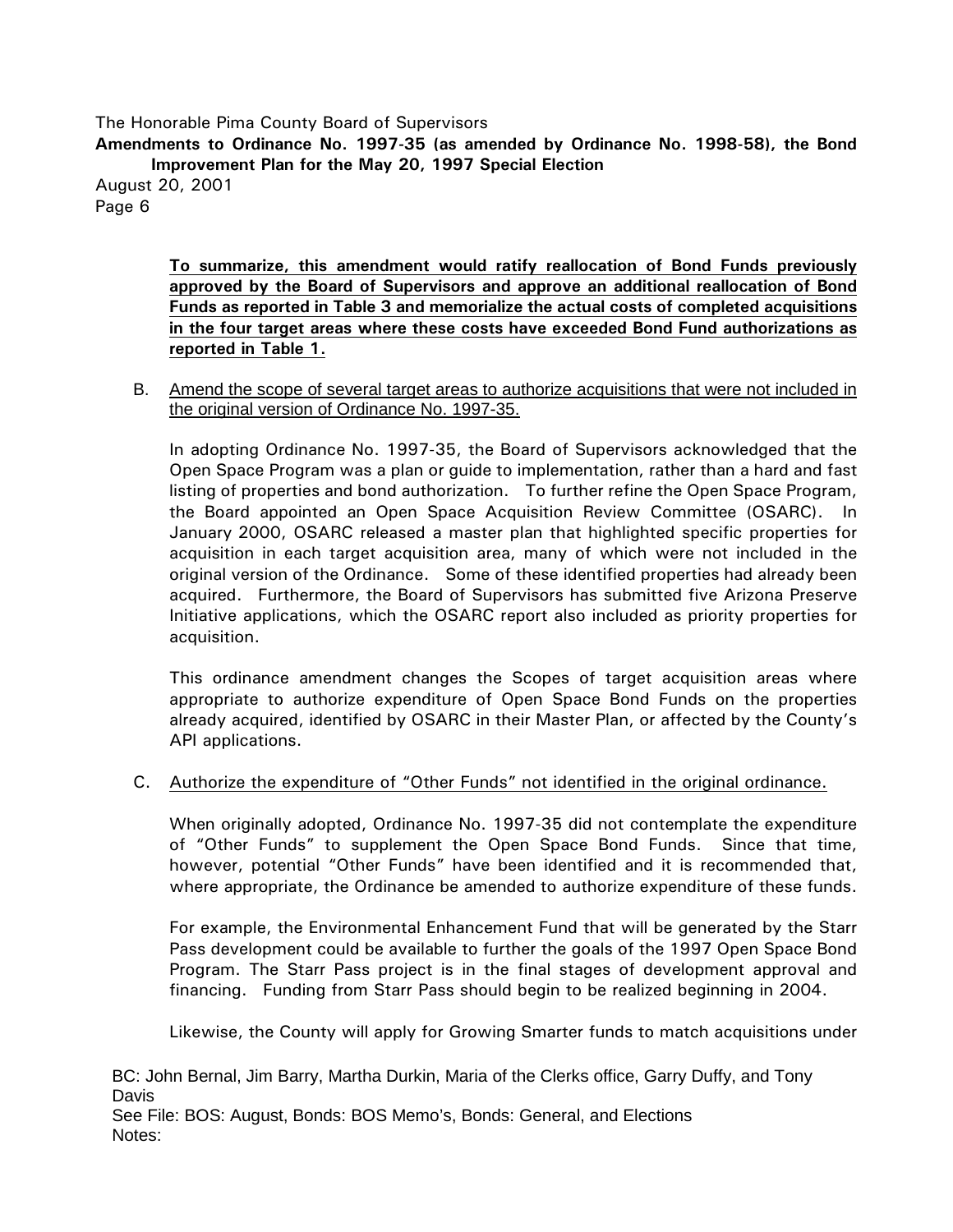**Amendments to Ordinance No. 1997-35 (as amended by Ordinance No. 1998-58), the Bond Improvement Plan for the May 20, 1997 Special Election**

August 20, 2001 Page 7

the Arizona Preserve Initiative program.

While the Las Cienegas Natural Preserve area enacted by Congress does not currently include the area of FW-14, Cienega Creek, those boundaries might be amended at some time in the future, making federal funding a possibility.

The Board has also made General Fund appropriations to the Open Space program, especially to cover those areas from which bond authorization has been reallocated to cover cost exceedances. My transmittal memorandum to the Board on January 11, 2000 discussing the Perper/Rollings acquisition spoke to the issue of cost exceedances and suggested that General Fund appropriations might be necessary in the future. In the transmittal memorandum on the Fiscal Year 2001/02 budget, I recommended that an Open Space Preservation Fund be established. In adopting the final budget, the Board allocated \$2.25 million for this purpose, as well as increased the Flood Control District levy by 5 cents for floodprone land acquisition (\$1,850,000). Finally, the recommended amendments would replace the reallocated bond authorization with "Other Funds," but without identifying specific sources of funding.

### D. Amend implementation periods.

Ordinance No. 1997-35 identifies "Implementation Periods" within which projects are to be completed. This amendment would extend the Implementation Period for five target acquisition areas: SD-04, Los Morteros, SD-05, Tortolita Mountain Park, SD-07, Catalina State Park Expansion, SD-09, Mt. Lemmon Highway Base, and RW-14, Cienega Creek. The Implementation Periods for SD-05 and SD-07 would be extended to provide more time for processing the Arizona Preserve Initiative applications; for SD-04 to provide more time to complete this target acquisition area; and for SD-09 and RW-14 to provide for time to identify potential "Other Funds" to replace the reallocated Bond Funds. Two target areas – SD-03, Tucson Mountain Park-Robles Pass and SD-08, Canoa Ranch – would be categorized as Completed. The Implementation Periods for all of the other target acquisition areas are appropriate.

# E. Amend guidelines for the open space program.

Ordinance No. 1997-35 provisions for Open Space were adopted prior to detailed appraisals and planning for the program. The Board made provisions for this further planning with establishment of the Open Space Acquisition Review Committee (OSARC). OSARC submitted a Master Plan and Staff Report in January 2000 and a further set of recommendations in January 2001. This ordinance amendment would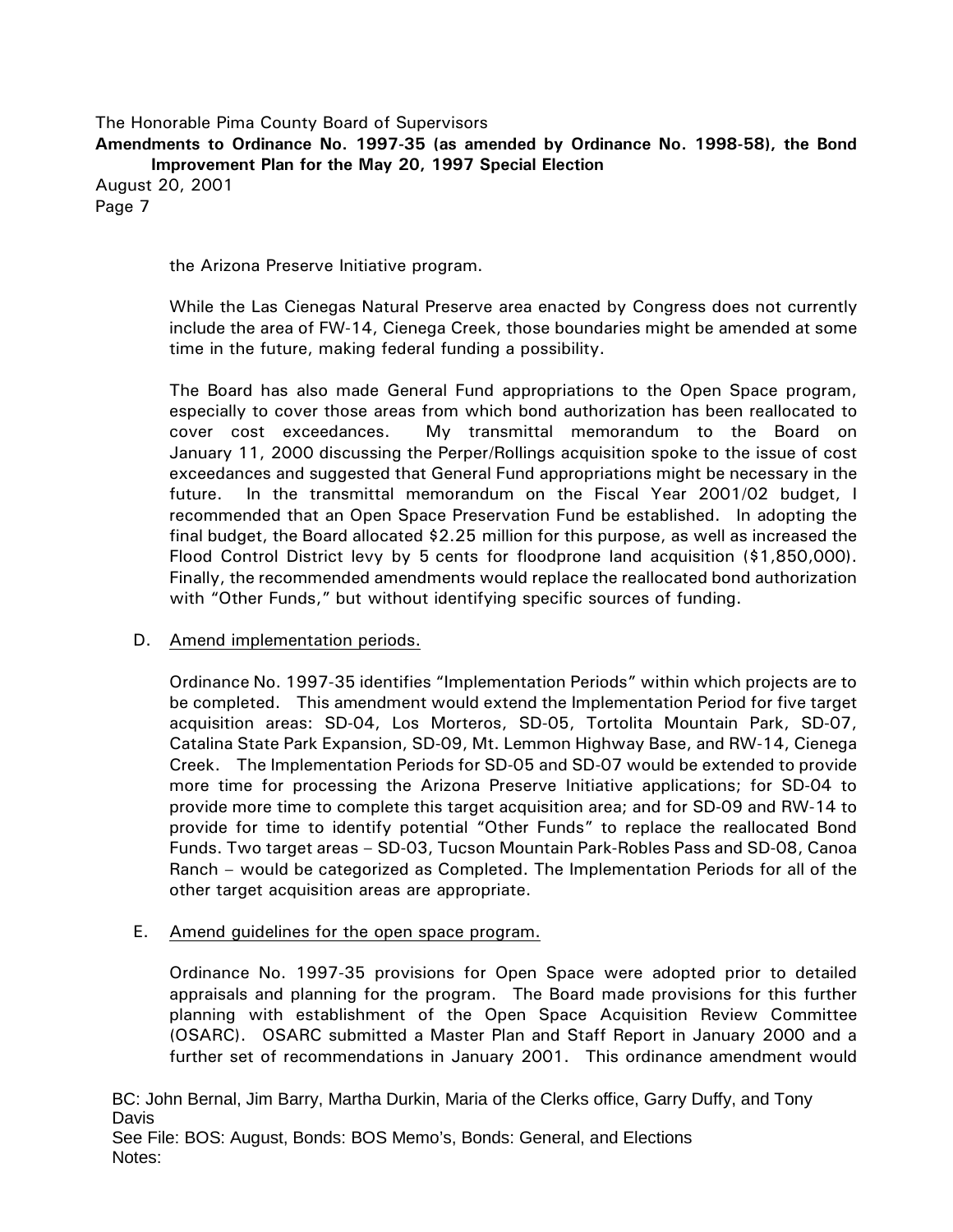**Amendments to Ordinance No. 1997-35 (as amended by Ordinance No. 1998-58), the Bond Improvement Plan for the May 20, 1997 Special Election** August 20, 2001 Page 8

codify Board creation of OSARC.

#### **2. Create New Bond Projects to Reflect New Capital Improvement Needs and Opportunities**

Five new bond projects are proposed to be included in Ordinance No. 1997-35. These amendments would codify in the ordinance official actions of the Board of Supervisors taken in open meetings, duly noticed.

Three new bond projects are proposed to fund communications upgrades that were necessary, in part, to ensure Year 2000 compliance. Staff proposes to create a new **S-8, Sheriff's Communications System Upgrade** (Board meeting of October 6, 1998) and **FS-16, PBX Replacement (County Telephone System)**. A third new communications project would be created to secure an easement for a Sheriff's communications tower – **S-9, Sheriff Communications Tower**. These new bond projects would be funded, in part, through reallocation of bond authorizations from existing bond projects and, in part, from "Other Funding" provided by departments that benefit from these improvements.

A fourth new bond project would relocate **P-24, Vail Park Improvements** to the site of the new Vail Unified School District Cienega High School and change the scope to become a joint public community and high school park (Board meeting of March 14, 2000).

A fifth new bond project is **P-38, Northwest Pool/Marana Unified School District** (Board meeting of August 1, 2000) to fund a new public pool facility that would be constructed in cooperation with the Marana Unified School District, with Bond Funding of \$1,300,000. This project has been created as a result of the County adapting to pygmy owl habitat concerns (this is discussed in more detail in Section 4 - Pygmy Owl Habitat Considerations).

On April 21, 1998, the Board of Supervisors voted to split **NR-16, Neighborhood Reinvestment** into two projects, one for neighborhood reinvestment and the second for housing reinvestment, each with \$5,000,000 bond authorizations. Since that vote, however, the County has discovered that stringent limitations on how General Obligation Bonds can be used significantly limit the value of using these bonds to try to foster affordable home ownership. Therefore, staff recommends that, in order to maintain the maximum flexibility in investing these bond funds, no changes be made to Ordinance No. 1997-35 regarding NR-16, Neighborhood Reinvestment.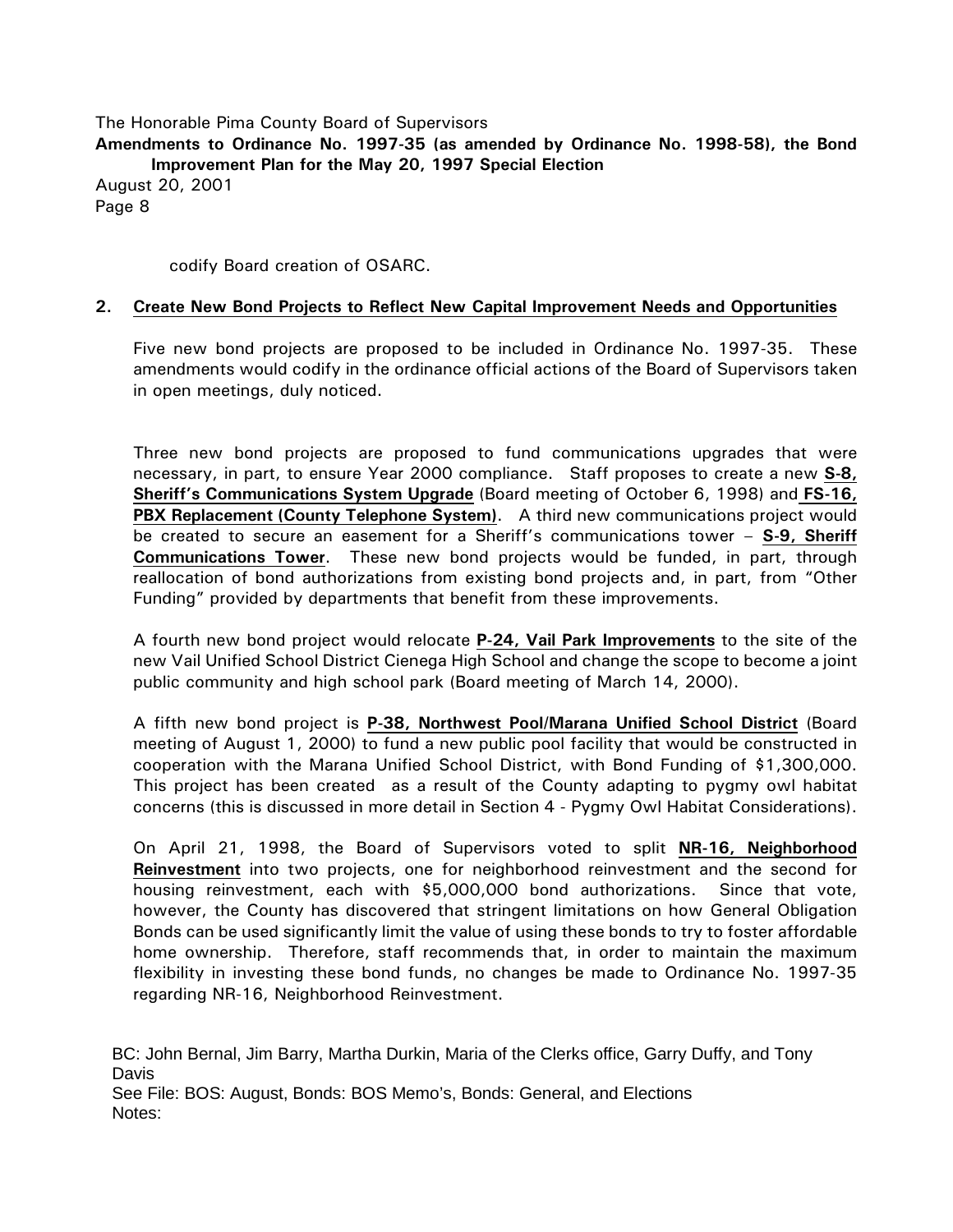**Amendments to Ordinance No. 1997-35 (as amended by Ordinance No. 1998-58), the Bond Improvement Plan for the May 20, 1997 Special Election**

August 20, 2001 Page 9

### 3. Cover Project Cost Overruns

Six projects have experienced costs in excess of available bond funding: (a) Bond Projects – **P-02, Ajo Pool**, **P-8, Mehl Foothills Park**, and **P-47, Tanque Verde Community Center** and (b) Non-Bond Projects – **Ted Walker District Park**, **Sopori Pool** (Board meeting of February 16, 1999), and **Ventana Canyon Trailhead** (pursuant to settlement of condemnation action approved by Board on January 6, 1998). These cost overruns have been covered by a number of adjustments, including reallocation of unused "Bond Funding," and allocation of bond interest or General Fund fund balances.

### 4. Pygmy-Owl Habitat Considerations

Pygmy-owl habitat considerations led to recommendations for significant changes to three projects. Project **P-58, Northwest Community Center/Pool**, to be constructed in cooperation with the YMCA of Metropolitan Tucson, was to be constructed at Arthur Pack Park. Because of the known presence of pygmy-owls in the vicinity, this project has been relocated to a County-owned site at Shannon and Magee (Board meeting of October 27, 1998). Further changes in scope and funding of this project are discussed in Section 5 below.

The second project affected by pygmy owl habitat is at the potential site of the Amphitheater Unified School District's new high school (Shannon and Naranja) -- **P-38, Northwest Education Park (Amphitheater)**, with a bond authorization of \$2,500,000. Because of pygmy-owl concerns, the Board of Supervisors placed this project in an "On-Hold" status in its first ordinance amendments of September 22, 1998. Staff is now recommending two further amendments to this project: (a) change the project from **Northwest Education Park (Amphitheater)** to **P-38, Northwest Pool/Marana Unified School District** (see above) with a bond allocation of \$1,300,000 and (b) reallocate the remaining \$1,200,000 in original Bond Funding from P-38 to P-58 (see below) to construct athletic fields as part of the project at the Shannon and Magee site.

The third project affected by pygmy-owl consideration is the **Tortolita Shooting Range** (**SD-11** and **P-59**). This project is not appropriately sited on the northwest side of the metropolitan area. Funding authorized for SD-11 has been allocated to cover acquisition of **SD-08, Canoa Ranch** (Board meeting of April 3, 2001). An appropriate site for a regional shooting range is the County's 3,000 acre Southeast Regional Park. Staff recommends that the Scope for **P-22, Southeast Regional Park Improvements**, be amended to be design and construction of a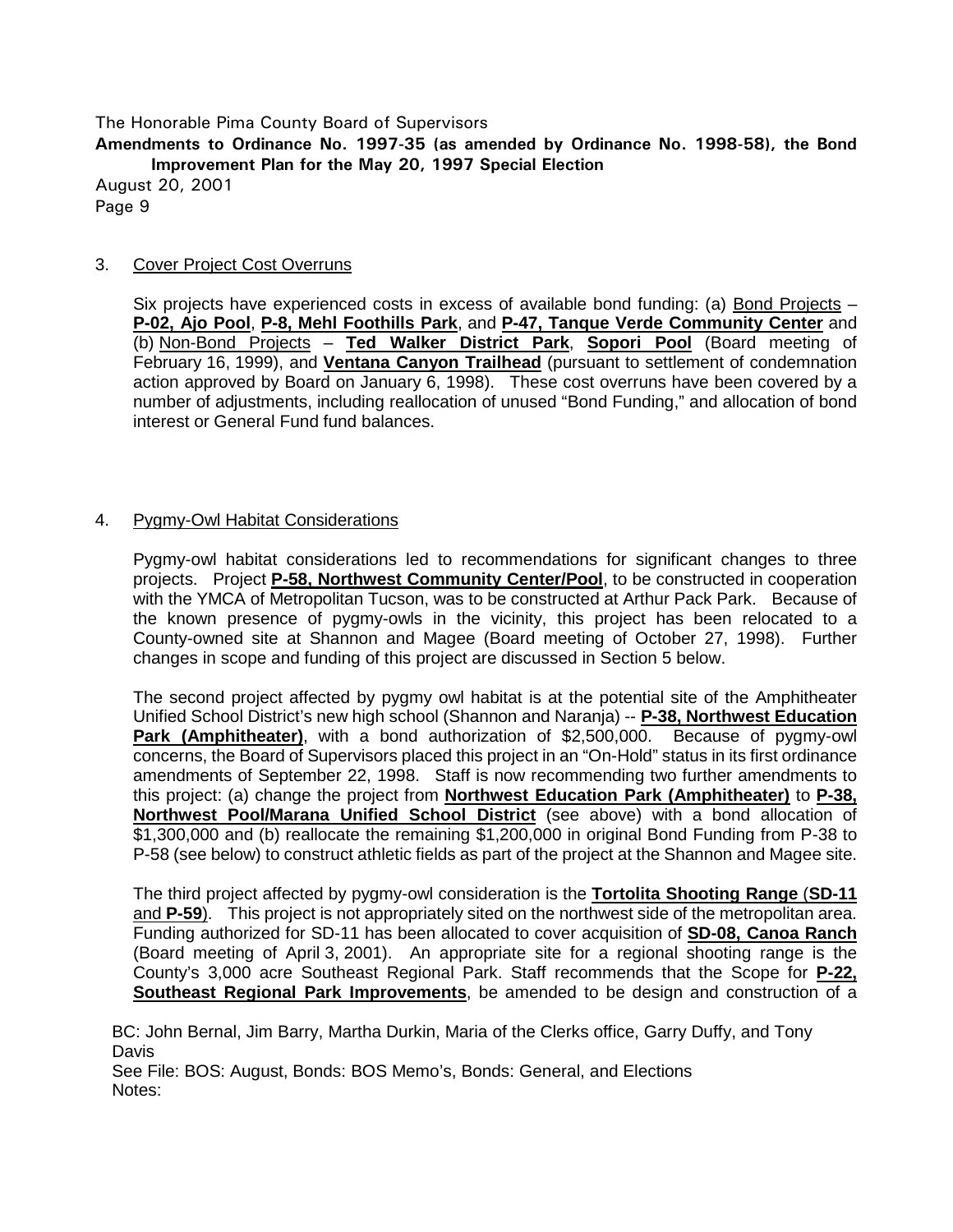**Amendments to Ordinance No. 1997-35 (as amended by Ordinance No. 1998-58), the Bond Improvement Plan for the May 20, 1997 Special Election**

August 20, 2001 Page 10

regional shooting range.

### 5. Changes in "Scope" of Projects

In addition to the change in Scope for **P-22, Southeast Regional Park Improvements**, staff recommends the following amendments.

At the request of the Town of Oro Valley, the "Scope" for **FC-8 Town of Oro Valley** would be changed to replace the original four eligible projects with the **Mutterer Wash Bank Stabilization Project**.

The Scope for **P-04, Tucson Mountain Park Renovations** would be amended to authorize the following: (a) construction of a new water well and water storage tanks for the Tucson Mountain Park water system that were made necessary by the total failure of the existing well, to provide water to the Arizona Sonora Desert Museum, Old Tucson, and Gilbert Ray Campgrounds; (b) installation of lighting at the Arizona Sonora Desert Museum parking lot; and (c) roadway improvements, including to Camino de Oeste and the trail head at its end.

At the request of the City of Tucson, the Scope for **P-13, Freedom Park Center Improvements** would be significantly expanded and the City of Tucson will provided \$610,000 in "Other Funding."

In addition to the change of location referenced in Section 3 above, **P-58, Northwest Community Center/Pool** would also be changed by including the new northwest campus of Pima College and construction of athletic fields to be funded by reallocation of \$1.2 million from the former P-38 (see Section 3 above).

### 6. Changes in Allocation of Bond Funds

The Wastewater project – **SS-9, Roger Road Sewer Rehabilitation**, came in under budget and did not need its full "Bond Funds" authorization. It is recommended that the unused "Bond Funds," \$1,641,599, be reallocated to **SS-1, Ina Road Treatment Plant**, in order to increase the County's opportunity to use the Wastewater Infrastructure Financing Authority (WIFA) loan program, which makes funds available at 75 percent of the market rate for sewer revenue bonds. By doing so, Pima County will reduce its interest payments.

### 7. Amending Project Implementation Period Schedules

Twenty-five project "Implementation Periods" are changed to show that they are Completed. Several amendments would add one or more implementation periods to original project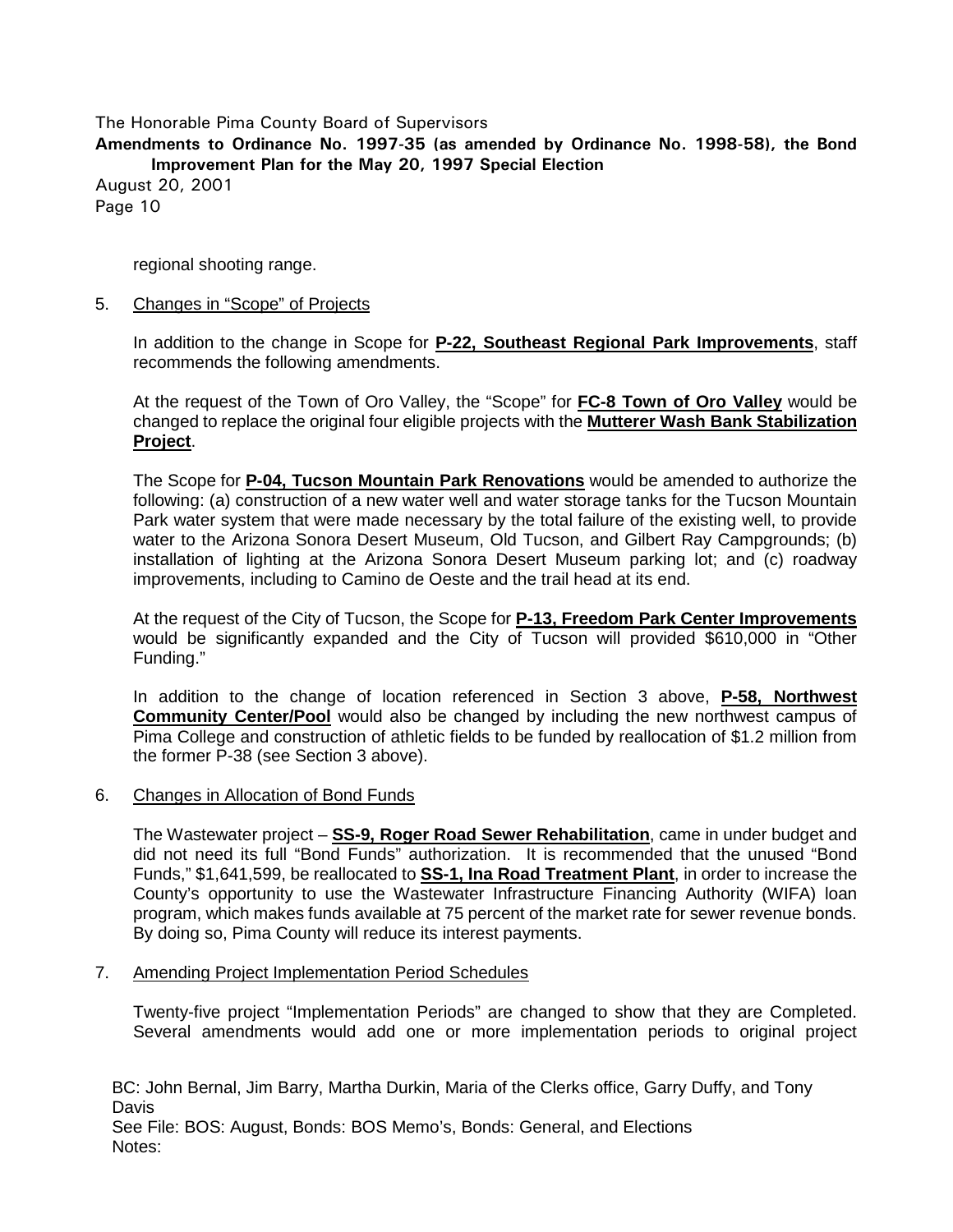### **Amendments to Ordinance No. 1997-35 (as amended by Ordinance No. 1998-58), the Bond Improvement Plan for the May 20, 1997 Special Election**

August 20, 2001 Page 11

schedules. These amendments are based upon more current scheduling information.

## 8. Clarifying Neighborhood Reinvestment Funding Limitations

Ordinance No. 1997-35 establishes conditions on implementation of the Neighborhood Reinvestment program at pages 108 to 109. Section C(3) Funding Limitations reads "projects within any neighborhood will be limited to a maximum of \$150,000." There is a question whether this provision means (a) a neighborhood may have more than one reinvestment project but each separate project is limited to \$150,000, or (b) a neighborhood may have more than one reinvestment project but the total allocation for all projects is limited to \$150,000. To clarify this provision to reflect what staff believes was the original intent of the Board of Supervisors, staff recommends that Section C(3) be amended to add "unless waived by the Board of Supervisors" to clarify the Board's discretion to award more than \$150,000 to a neighborhood if such is in the best interest of the County and warranted by the circumstances of the grants.

# 9. Clarifying the Intent of Language Regarding Bond Projects in Other Jurisdictions

Pages 109 and 110 established guidelines that required intergovernmental agreements for implementing bond projects inside other jurisdictions. The proposed amendments to these guidelines would (a) provide the Board with explicit discretion to waive certain conditions and (b) establish that the County will transfer bond funding to other jurisdictions to implement authorized projects only through (1) reimbursement of the jurisdiction for expenditures they have paid or (2) direct payment by Pima County for approved expenditures. This latter requirement is necessary because of the County's responsibilities under federal arbitrage law to strictly account for expenditure of bond funds and interest earnings on bond proceeds.

### 10. Amend Bond Sales Schedule

Ordinance No. 1997-35 projected seven annual sales of General Obligation Bonds, in amounts from \$30,000,000 to \$51,980,000, and six annual sales of Sewer Revenue Bonds, in amounts ranging from a low of \$2,550,000 in the last sale to a high of \$27,955,000 in the second sale. In June 1998, Pima County sold General Obligation Bonds in the amount of \$35,000,000 and Sewer Revenue Bonds in the amount of \$20,000,000. The original General Obligation Bonds have been expended and a second sale, of \$45,000,000 (plus an additional \$5,000,000 in refinancing of earlier bonds), was held in October 1999 and also has been expended. In August

BC: John Bernal, Jim Barry, Martha Durkin, Maria of the Clerks office, Garry Duffy, and Tony **Davis** 

See File: BOS: August, Bonds: BOS Memo's, Bonds: General, and Elections Notes: